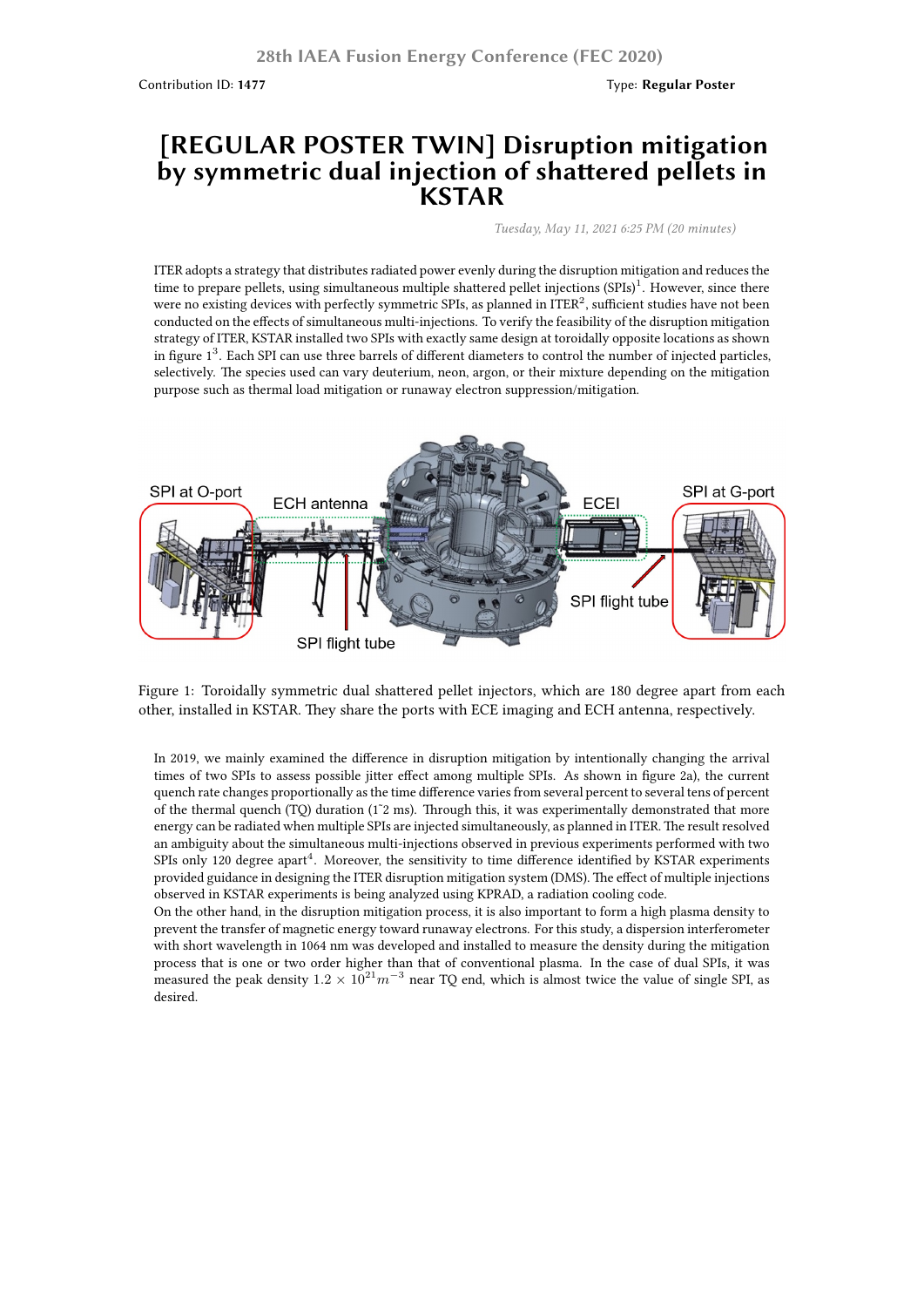

Figure 2: a) Current quench rates depending on the difference of arrival time between two SPIs, b) density rise during TQ in single SPI case (KSTAR #23456), and c) density rise during TQ in well-synchronized dual SPIs case (KSTAR #23464). Red vertical lines in b) and c) indicate the timing of TQ end.

Excessive particle injection of SPI and subsequent radiation create a strong MHD mode in the plasma. Conversely, this MHD mode has a significant impact on the behavior of the injected particles. As shown in figure 3, the well-synchronized dual SPIs exhibited much mild MHD mode than the asynchronized SPIs. Preliminary numerical analysis of the SPI-induced MHD mode (*not shown here*) indicated that ideally symmetric injection of two SPIs causes negligible odd perturbations (e.g., *n* = 1) and causes significant even perturbations (e.g.,  $n = 2$ ).



Figure 3:  $n = 1$  MHD mode amplitudes during TQ depending on the synchronization of SPIs.

The disruption mitigation with SPI is complex phenomena depending on the plasma and SPI parameters. The study of the interaction with pre-existing MHD mode such as the cause of disruption is also important for establishing a realistic mitigation strategy. Among the various themes of DMS, we plan to focus firstly the multi-injections from different toroidal positions with varying the above-mentioned parameters as well as the multi-barrel injections from same poloidal/toroidal position in accordance with the plan of ITER DMS. For the purpose, the largest size barrel will be changed to middle size one to simulate ITER SPIs which have all same size barrels. It is expected to provide the data that underlie the design of the ITER DMS.

## **References:**

- $1$  L.R. Baylor et al., 2009 Nucl. Fusion 49 085013.
- <sup>2</sup> M. Lehnen et al., 2018 IAEA fusion energy conference.
- 3 S.H. Park et al., 2020 Fusion Eng. Des.154 111535.
- <sup>4</sup> J.L. Herfindal et al., 2017 APS division of plasma physics meeting.

## **Country or International Organization**